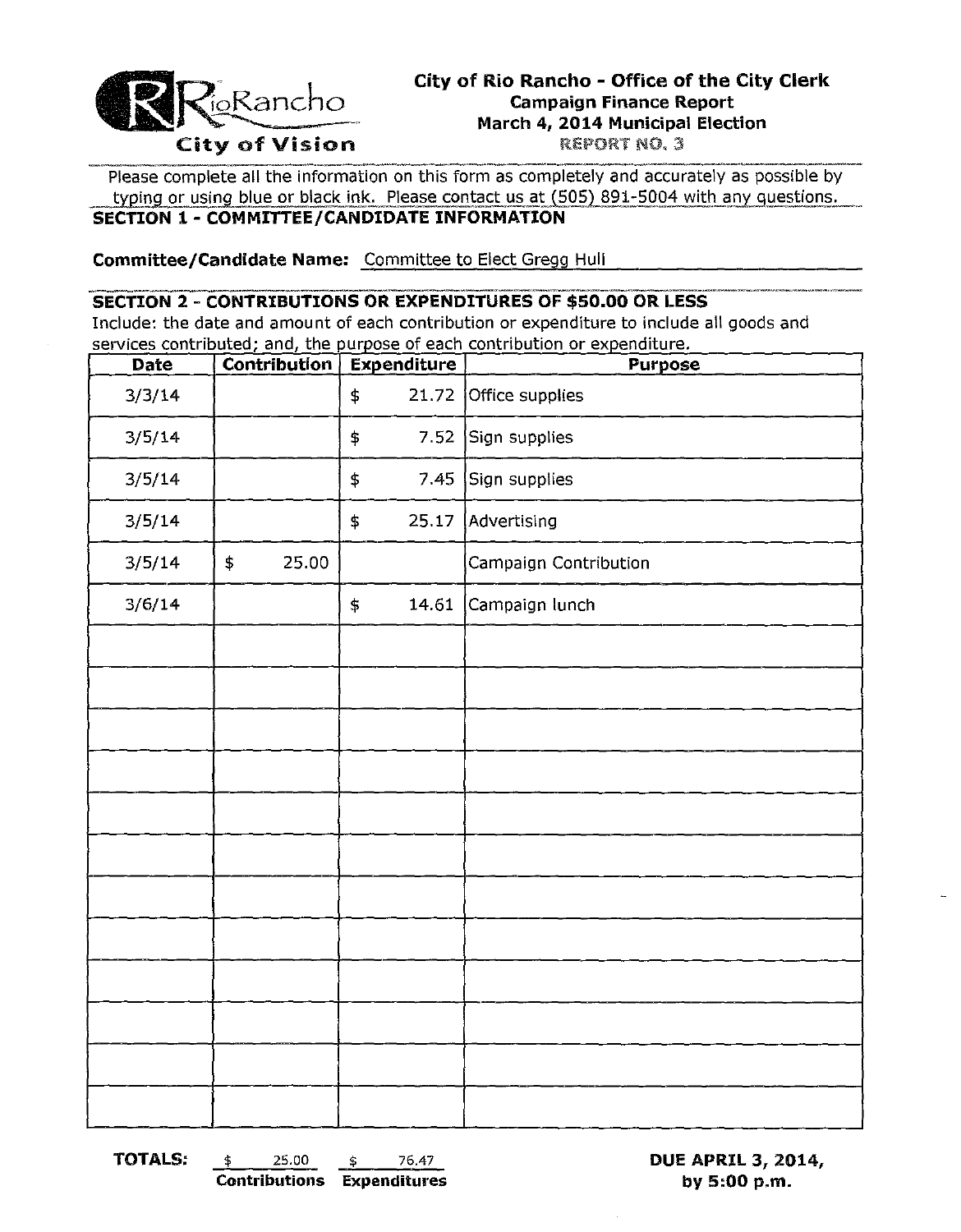## **CITY OF RIO RANCHO - CAMPAIGN FINANCE REPORT NO. 3**

#### **PAGE 2 - Committee Name:**

Committee to Elect Gregg Hull

**SECTION 3 - CONTRIBUTIONS OR EXPENDITURES OF MORE THAN \$50.00 (Cumulative)** Include: the name and address of the person or entity from whom any cumulative contribution or expenditure of more than \$50.00 was received or made; the date and amount of each contribution or expenditure to include all goods and services contributed; and, the purpose of each contribution or expenditure.

| <b>Date</b>    |                     | Contribution Expenditure | Name/Address                                                                 | <b>Purpose</b>                            |  |  |
|----------------|---------------------|--------------------------|------------------------------------------------------------------------------|-------------------------------------------|--|--|
| 3/3/14         |                     | \$<br>270,02             | Demand Printing Solutions /<br>3900 Rutledge RD NE,<br>Albuquerque, NM 87109 | Mail                                      |  |  |
| 3/3/14         |                     | 1,468.59<br>\$           | Demand Printing Solutions /<br>3900 Rutledge RD NE,<br>Albuqueraue, NM 87109 | Mailer Printing                           |  |  |
| 3/3/14         |                     | 329.70<br>\$             | Demand Printing Solutions /<br>3900 Rutledge RD NE,<br>Albuquerque, NM 87109 | Palm Cards                                |  |  |
| 3/3/14         |                     | \$<br>175.05             | Walmart / 901 Unser Blvd Se<br>Rio Rancho, NM 87124                          | <b>Election Day Supplies</b>              |  |  |
| 3/3/14         |                     | 1,743.30<br>\$           | USPS / 475 L'Enfant Plaza SW<br>Washington, D.C. 20260                       | Postage                                   |  |  |
| 3/3/14         |                     | 130.00<br>\$             | Daniel Lucero / 2301 Hurley Dr.<br>NW<br>Albuquerque, NM 87120               | Walker                                    |  |  |
| 3/4/14         |                     | \$                       | Blakes Lotaburger / 600 Unser<br>53.25 Blvd SE, Rio Rancho, NM 87124         | Volunteer Breakfast                       |  |  |
| 3/4/14         |                     | 90.00<br>\$              | Bernad Flynn / P.O. box 26744<br>Albuquerque, NM 87125                       | Walker                                    |  |  |
| 3/5/14         |                     | \$<br>57.21              | Einstein Bros Bagels / 1908<br>Wellspring Ave SE, Rio Rancho,<br>NM 87124    | <b>Election Day Breakfast</b>             |  |  |
| 3/10/14        |                     | \$<br>77.76              | Walmart / 901 Unser Blvd Se<br>Rio Rancho, NM 87124                          | Office supplies                           |  |  |
| 3/10/14        |                     | 500.00<br>\$             | Amy Sanchez / 7320 Boxwood<br>Ave NE<br>Albuquerque, NM 87113                | Consultant fees                           |  |  |
| 3/12/14        |                     | 1,000.00<br>\$           | Josh Hernandez / 7000 Sendoro<br>RD. NW, Albuquerque NM, 87114               | Consultant fees                           |  |  |
|                |                     |                          |                                                                              |                                           |  |  |
|                |                     |                          |                                                                              |                                           |  |  |
|                |                     |                          |                                                                              |                                           |  |  |
|                |                     |                          |                                                                              |                                           |  |  |
|                |                     |                          |                                                                              |                                           |  |  |
|                |                     |                          |                                                                              |                                           |  |  |
|                |                     |                          |                                                                              |                                           |  |  |
|                |                     |                          |                                                                              |                                           |  |  |
|                |                     |                          |                                                                              |                                           |  |  |
|                |                     |                          |                                                                              |                                           |  |  |
| <b>TOTALS:</b> | \$<br>Contributions | \$                       | 5,894.88<br>Expenditures                                                     | <b>DUE APRIL 3, 2014,</b><br>by 5:00 p.m. |  |  |